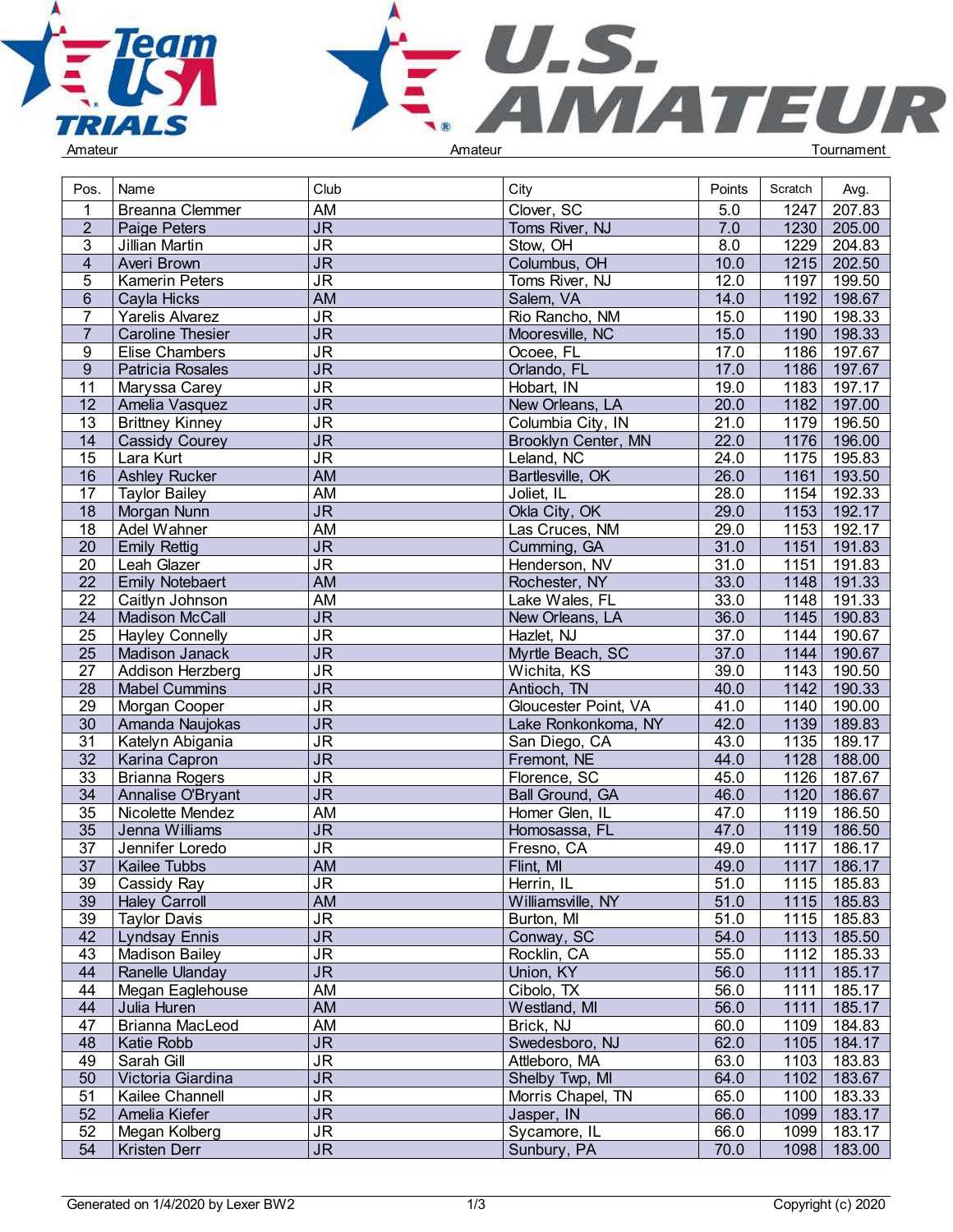



| Pos.            | Name                     | Club                              | City                    | Points       | Scratch | Avg.        |  |
|-----------------|--------------------------|-----------------------------------|-------------------------|--------------|---------|-------------|--|
| 55              | <b>Bailey Gipson</b>     | <b>JR</b>                         | Davison, MI             | 71.0         | 1096    | 182.67      |  |
| 56              | <b>Sarah Voiers</b>      | <b>AM</b>                         | Valparaiso, IN          | 72.0         | 1090    | 181.67      |  |
| 57              | Montana Meyer            | $\overline{\mathsf{J}\mathsf{R}}$ | St Louis,, MO           | 73.0         | 1089    | 181.50      |  |
| 58              | Rebecca Lohse            | <b>AM</b>                         | Chesterton, IN          | 74.0         | 1088    | 181.33      |  |
| 59              | Ashley Channell          | <b>JR</b>                         | Morris Chapel, TN       | 75.0         | 1087    | 181.17      |  |
| 59              | Maranda Pattison         | J <sub>R</sub>                    |                         | 75.0         | 1087    | 181.17      |  |
|                 |                          |                                   | Redwood Valley, CA      |              |         | 180.67      |  |
| 61<br>62        | Shannon Grimm            | AM                                | Fenton, MO              | 77.0<br>78.0 | 1084    |             |  |
|                 | <b>Elizabeth Ross</b>    | $\overline{\mathsf{J}\mathsf{R}}$ | Schenectady, NY         |              | 1082    | 180.33      |  |
| 63              | Morgan Gitlitz           | $\overline{\mathsf{J}\mathsf{R}}$ | Freehold, NJ            | 79.0         | 1081    | 180.17      |  |
| 63              | Olivia Komorowski        | $\overline{\mathsf{JR}}$          | Oshkosh, WI             | 79.0         | 1081    | 180.17      |  |
| 65              | Kaylee Hitt              | <b>JR</b>                         | Coldspring, KY          | 81.0         | 1079    | 179.83      |  |
| 66              | Abigail Goldsberry       | <b>AM</b>                         | Bettendorf, IA          | 82.0         | 1078    | 179.67      |  |
| 66              | Linda Himes              | $\overline{\mathsf{J}\mathsf{R}}$ | Texarkana, AR           | 82.0         | 1078    | 179.67      |  |
| 68              | Kasey Eaton              | <b>AM</b>                         | Wyoming, MI             | 84.0         | 1076    | 179.33      |  |
| 69              | Destiny Truly            | <b>JR</b>                         | Brooklyn Park, MN       | 85.0         | 1075    | 179.17      |  |
| 70              | Kayla Smith              | JR                                | Salem, IL               | 86.0         | 1074    | 179.00      |  |
| 71              | Hana Roers               | $\overline{\mathsf{J}\mathsf{R}}$ | Maple Grove, MN         | 87.0         | 1071    | 178.50      |  |
| $\overline{72}$ | Angelica Anthony         | $\overline{\mathsf{J}\mathsf{R}}$ | Schertz, TX             | 88.0         | 1070    | 178.33      |  |
| 73              | <b>Brooke Roberts</b>    | $\overline{\mathsf{J}\mathsf{R}}$ | Port Orange, FL         | 89.0         | 1067    | 177.83      |  |
| 73              | Macailin Rodriguez       | $\overline{\mathsf{JR}}$          | Kentwood, MI            | 89.0         | 1067    | 177.83      |  |
| 75              | Colby Jones              | $\overline{\mathsf{J}\mathsf{R}}$ | Virginia Beach, VA      | 91.0         | 1061    | 176.83      |  |
| 76              | Melanie Katen            | J <sub>R</sub>                    | San Jose, CA            | 92.0         | 1058    | 176.33      |  |
| $\overline{77}$ | Emma Stull               | $\overline{\mathsf{J}\mathsf{R}}$ | Raleigh, NC             | 93.0         | 1055    | 175.83      |  |
| 78              | Chloe Sromovski          | $\overline{\mathsf{J}\mathsf{R}}$ | Wilkes-Barre, PA        | 94.0         | 1054    | 175.67      |  |
| 78              | Cara Stasel              | AM                                | Bonaire, GA             | 94.0         | 1054    | 175.67      |  |
| 80              | Katelyn Dickerson        | <b>AM</b>                         | Painesville, OH         | 96.0         | 1053    | 175.50      |  |
| 80              | Lauren Tomaszewski       | $\overline{\mathsf{J}\mathsf{R}}$ | $\overline{W}$ ylie, TX | 96.0         | 1053    | 175.50      |  |
| 80              | Katelyn Orisek           | $\overline{\mathsf{JR}}$          | Yorkville, IL           | 96.0         | 1053    | 175.50      |  |
| 80              | <b>Crystal Elliott</b>   | $\overline{\mathsf{J}\mathsf{R}}$ | Palm Bay, FL            | 96.0         | 1053    | 175.50      |  |
| 84              | Megan Hess               | $\overline{\mathsf{JR}}$          | Granger, IA             | 100.0        | 1052    | 175.33      |  |
| 85              | Caitlyn Chapman          | $\overline{\mathsf{J}\mathsf{R}}$ | Waxahachie, TX          | 101.0        | 1051    | 175.17      |  |
| 86              | Veronica Petrinec        | <b>JR</b>                         | New Orleans, LA         | 103.0        | 1049    | 174.83      |  |
| 87              | Hannah Forton            | $\overline{\mathsf{J}\mathsf{R}}$ | Macomb, MI              | 104.0        | 1046    | 174.33      |  |
| $\overline{88}$ | <b>Alexis Neuer</b>      | <b>AM</b>                         | Lewisburg, PA           | 105.0        | 1045    | 174.17      |  |
| 88              | Evan Smith               | <b>JR</b>                         | Seattle, WA             | 105.0        | 1045    | 174.17      |  |
| 90              | Kelley Williams          | $\overline{\mathsf{JR}}$          | Ladson, SC              | 107.0        | $1043$  | 173.83      |  |
| 91              | Rachael Berg             | <b>JR</b>                         | Surprise, AZ            | 108.0        | 1042    | 173.67      |  |
| 91              | Saige Yamada             | $\overline{\mathsf{JR}}$          | Kaneohe, HI             | 108.0        |         | 1042 173.67 |  |
| 93              | <b>Brittany Schwartz</b> | <b>JR</b>                         | Oshkosh, WI             | 110.0        |         | 1041 173.50 |  |
| 94              | McKenna Collier          | <b>JR</b>                         | Brick, NJ               | 111.0        | 1039    | 173.17      |  |
| 94              | Samantha Gainor          | <b>AM</b>                         | Chesterfield, MI        | 111.0        | 1039    | 173.17      |  |
| 96              | Jenna Hedgepath          | $\overline{\mathsf{J}\mathsf{R}}$ | Murfreesboro, TN        | 113.0        | 1038    | 173.00      |  |
| 97              | Arianna Campbell         | <b>AM</b>                         | Coos Bay, OR            | 114.0        | 1036    | 172.67      |  |
| 98              | <b>Brooklyn Boudreau</b> | $\overline{\mathsf{JR}}$          | Snohomish, WA           | 115.0        | 1032    | 172.00      |  |
| 99              | Mikhela Bakle            | AM                                | Warrensburg, MO         | 116.0        | 1030    | 171.67      |  |
| 99              | <b>Skylar Smith</b>      | $\overline{\mathsf{JR}}$          | New Milford, CT         | 116.0        | 1030    | 171.67      |  |
| 99              | <b>Brigitte Jacobs</b>   | AM                                | Rockford, IL            | 116.0        | 1030    | 171.67      |  |
| 102             | Chloe Skurzynski         | AM                                | Princess Anne, MD       | 119.0        | 1029    | 171.50      |  |
| 102             | Kaitlyn Eder             | <b>JR</b>                         | Lithia, FL              | 119.0        | 1029    | 171.50      |  |
| 104             | Hope Gramly              | <b>JR</b>                         | Aubrey, TX              | 121.0        | 1028    | 171.33      |  |
| 105             | <b>Britney Brown</b>     | <b>AM</b>                         | Chicago, IL             | 122.0        | 1025    | 170.83      |  |
| 106             | Faith Welch              | $\overline{\mathsf{JR}}$          | Savannah, TN            | 123.0        | 1024    | 170.67      |  |
| 107             | April McDonnell          | $\overline{\mathsf{J}\mathsf{R}}$ | North Las Vegas, NV     | 124.0        | 1023    | 170.50      |  |
| 108             | Sarah Florence           | $\overline{\mathsf{J}\mathsf{R}}$ | Hammonton, NJ           | 125.0        | 1022    | 170.33      |  |
|                 |                          |                                   |                         |              |         |             |  |